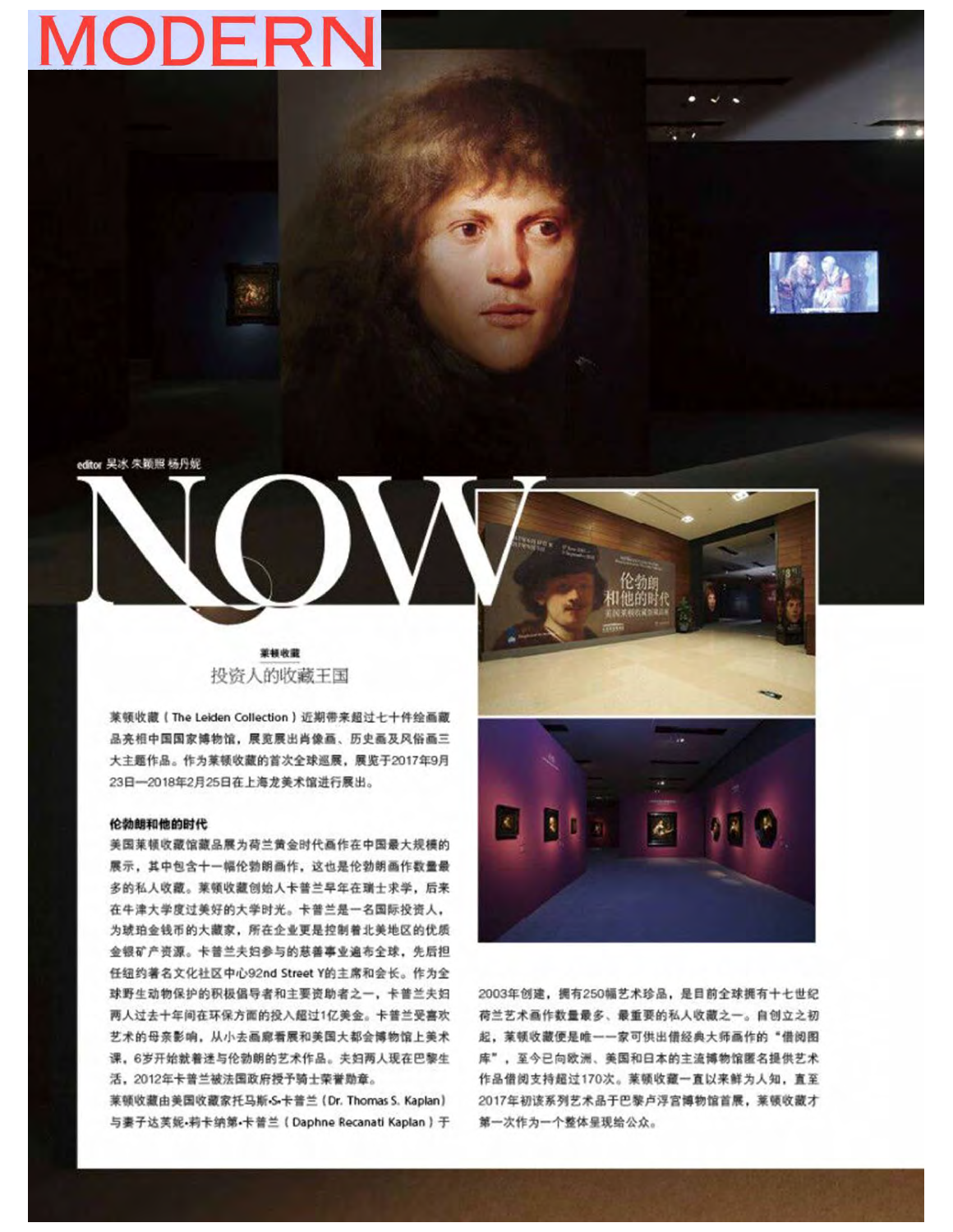@Sueraya Shaheen



托马斯·S-卡普兰 (Dr. Thomas S. Kaplan)

#### 对话卡普兰

Q: 维米尔现存已知的作品仅有34幅, 莱顿收藏了维米尔的《坐 在维金纳琴旁的年轻女子》,这是唯一一幅在私人收藏家手中 的藏品,可否分享一下它的故事?

A: 神奇的是, 我的妻子Daphne和我一开始并没有想着拿到 《坐在维金纳琴旁的年轻女子》,维米尔的画作都是欧洲藏家 们最神圣之作。我们并不知道它是可以出售, 其实我们当时着 眼在购买来自同一个收藏集的另一个优秀的大师之作: 伦勃朗 的作品《双眼被阴影覆盖的自画像》,这两幅作品当时为著名 酒店企业家Steve Wynn所拥有。2008年Wynn先生决定将作品出 售,我和Daphne毫不犹豫地买了下来,这就是机会,而这幅作 品也是唯一一幅被私人收藏家所收藏的维米尔画作。

Q: 菜顿收藏为欧洲18世纪大师们画作"借阅图书馆"的开拓 者, 可否分享一下这个新概念?

A: 我和Daphne在洛杉矶J. Paul Getty博物馆萌发了给博物馆借 阅图书馆的想法, 当时我们借给J.Paul Getty博物馆扬·利文斯 (Jan Lievens) 的作品《身着斗篷和头巾的男孩(巴拉丁的鲁伯 特王子肖像)》。在博物馆里,我看到一个随着学校来博物馆





参观的年轻女孩,她与作品《身着斗篷和头巾的男孩(巴拉丁 的鲁伯特王子肖像)》交流,似乎体会到画中男孩的焦虑,那 个瞬间深深地打动了我,也是从那一刻起我决定将藏品向外界 借出。在接下来的十年时间里, 我们家里从没挂过一幅画, 收 藏的170多件作品借给世界各地40多个博物馆,直到今年在巴黎 卢浮宫的展出展览, 我们都一直匿名地借出藏品。

Q: 菜顿收藏最近发布了一个线上目录, 以非常详细和全面的 的方式介绍了每样作品。与其他的线上目录相比,这个十分突 出因为它包含了一个"论文"部分, 其中分享了一些重要的学 术性见解, 你为什么想创建这个学术参考目录?

A: 目录项目与创建唯一一个欧洲大画家们作品的借阅图书馆 类似, 想激发对伦勃朗和伦勃朗时期当代艺术的兴趣。我们在 努力提供尽可能多的、有益的学术解读和荷兰黄金时期最透明 启发性的资源来源。这些艺术和专业的学术知识为的就是向更 多专家和普通受众传递艺术涵养。我们希望随着收藏的逐渐增 长,我们可以看到更多这样的学术专著。

Q: 菜顿收藏举办过很多展览, 也提供给世界各地最著名的博物 馆提供展品支持,是什么推动你在这个事业上付出了如此多的 心血?

A: 我和我夫人坚信艺术与美的力量可以直抵人们的内心深处, 搭建起一个沟通的桥梁。我们很早就决定与公众分享收藏而来 的作品, 在莱顿收藏的在线目录所有人都可以自由地进行访 问。后来,与卢浮宫讨论构想出一个巡展,这能够使很大一部 分的莱顿收藏品以整体的形式展现给国际大众。作为收藏者, 我们的职责是尽力让藏品可以发挥更好的用途, 尽可能地对世 界文明做一些影响。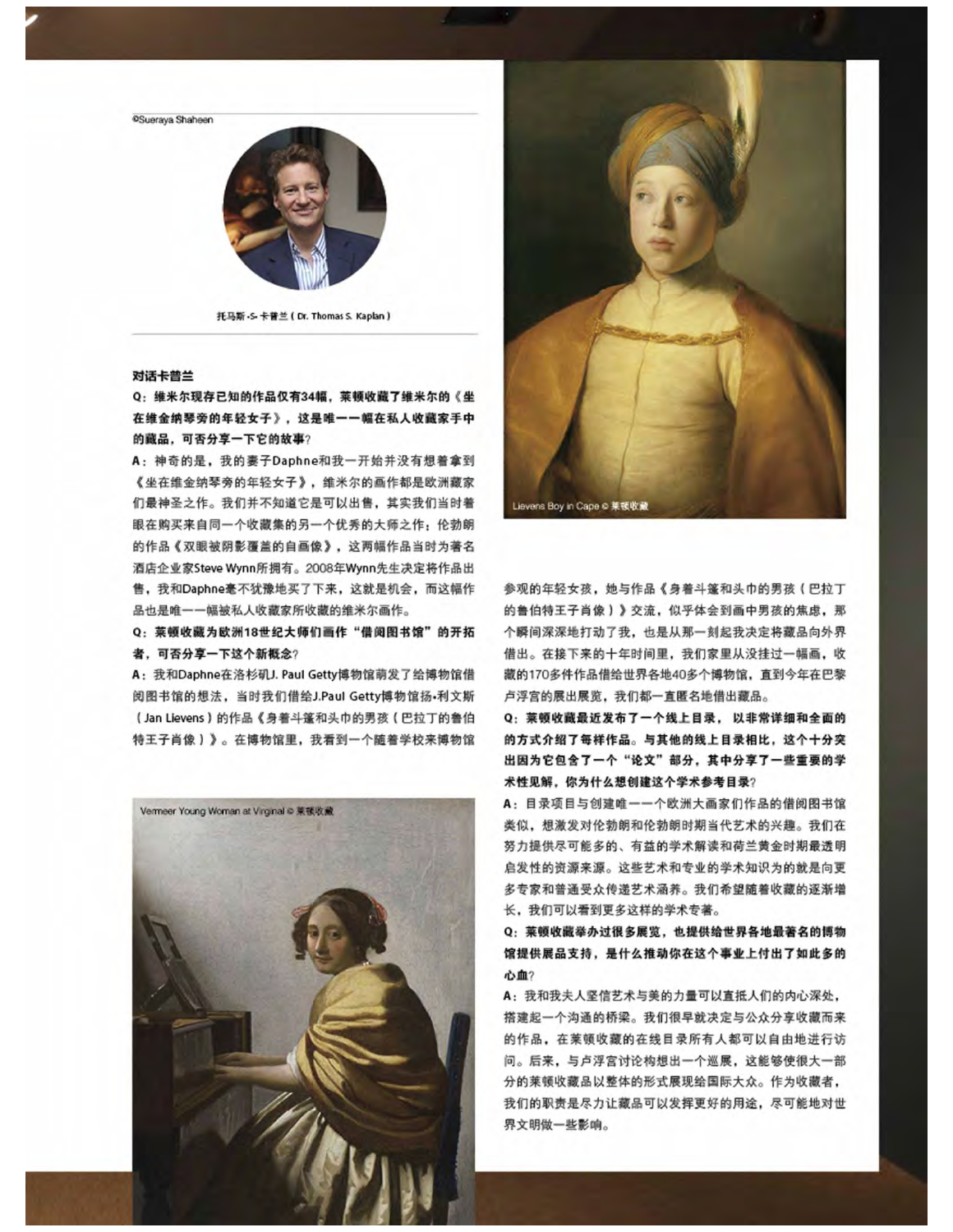|  | <b>MODERN</b> |  |
|--|---------------|--|
|  |               |  |
|  |               |  |

**22 September 2017 Wu Bing** 

#### **"The Leiden Collection: An Investor's Collecting Empire"**

Recently, The Leiden Collection brought over some 70 paintings to be exhibited at the National Museum of China. The show included three main themes: portraits, history paintings, and genre paintings. This constitutes the first stop on the Collection's global tour, after its launch at The Louvre in Paris earlier this year. The exhibition will then be held at the Long Museum in Shanghai from September 23, 2017 to February 25, 2018.

### *Rembrandt and His Time*

The exhibition by the American Leiden Collection represents the most important exhibition of Dutch Golden Age paintings ever hosted in China, including 11 works by Rembrandt. The Leiden Collection is the largest private collection of paintings by Rembrandt in the world. The Collection's founder, Thomas S. Kaplan studied in Switzerland in his youth and spent his university years at Oxford. An international investor, Kaplan is also a prominent collector of Lydian electrum coins. His company invests in premium mining assets such as silver and gold across North America, among others.

The Kaplans are involved in charitable causes all over the world. In the past, Thomas has served as president and chairman of the board of the  $92<sup>nd</sup>$  Street Y, a prominent community and cultural center in New York City. As active promoters of and major donors to wildlife conservation efforts, the Kaplans have pledged over one hundred million dollars to environmental preservation in the past 10 years. Kaplan was deeply influenced by his mother's passion for art. He started going to galleries and attended art classes at the Metropolitan Museum from an early age. At the age of 6, he fell in love with works by Rembrandt. The couple lives in New York but keeps a residence in Paris. In 2012, Kaplan was awarded the rank of *Chevalier* in the National Order of the Legion of Honor by the French government.

The Leiden Collection was established in 2003 by the American collector Thomas S. Kaplan and his wife, Daphne Recanati Kaplan. Comprising some 250 art works, it represents one of the most important private collections of  $17<sup>th</sup>$  century Dutch masterpieces in the world. Since its founding, The Leiden Collection has evolved into a unique "Lending Library" for Old Masters that has loaned paintings to major museums in Europe, America, and Japan on more than 170 occasions. The Leiden Collection has remained little known until its debut at the Louvre Museum in Paris in early 2017, when it was presented to the public as a single entity for the very first time.

 $\sim$ 

*Conversation with Kaplan*

*Q: There are only 34 surviving works by Vermeer. The Leiden Collection owns* Young Woman Seated at a Virginal*, the only piece that remains in private hands. Can you share its story?*